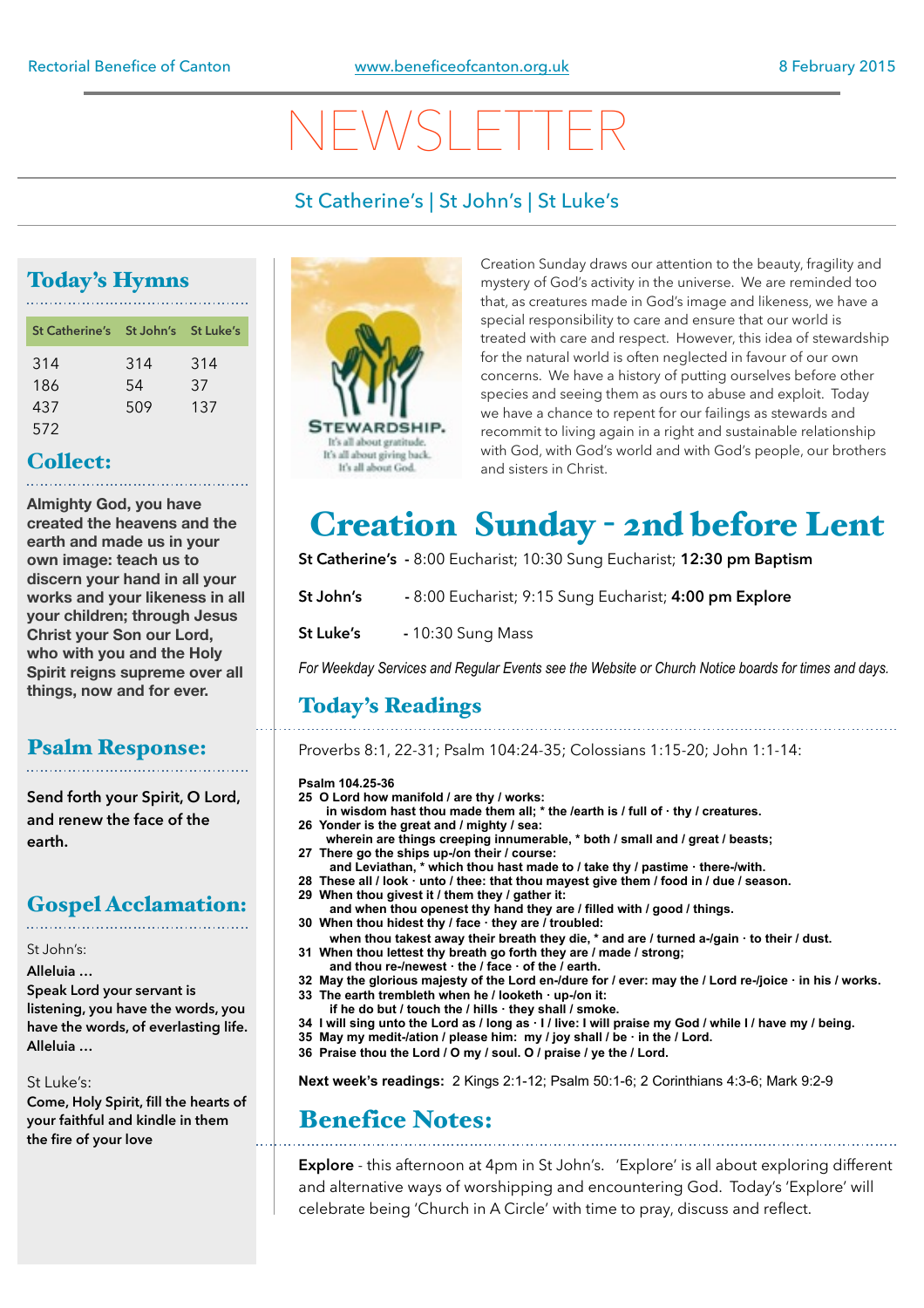#### Rectorial Benefice of Canton **[www.beneficeofcanton.org.uk](http://www.beneficeofcanton.org.uk)** 8 February 2015

**Messy Church** - The next planning meeting for Messy Church is this afternoon in St John's at 5:15 pm (after explore). The next Messy Church is on 22 Feb at 4pm in St John's with Archdeacon Peggy Jackson helping us lead the worship. **Confirmation classes** - The next meeting is today during Explore. There is still time to register if you haven't made the first meeting. Please download a form from the website and give it to the clergy. The meeting after that is on 22 Feb 2015. Confirmation is also one of the requirements for being part of our Parochial Church Council (PCC).

**Buildings Action Team-** The first meeting for the new buildings committee will be on Wednesday 11 February in St Catherine's Church at 7:30 pm. This group and meeting will focus in detail on issues concerning all of the buildings in the Benefice and how these will support our mission leading up to the year 2020.

**Pastoral Care Action Team -** The first meeting of this new group will be on Wed 25 Feb in St Luke's at 7:00 pm. There was a real desire voiced during our recent conversation days to care more for those who are vulnerable in our community. Might you be willing to help in this way? Do you have a calling to serve the least in God's Kingdom? Please join us on 25 Feb. **Christians Against Poverty** - There is a course beginning in Calvary Baptist Church in Canton to help individuals budget, save and spend wisely to prevent and overcome debt and related problems. The course is on Monday evenings at 7:00pm and runs for three weeks beginning on 23 February. Contact Fr Phelim for more details or visit [www.capmoney.org.](http://www.capmoney.org) **St Monica's Church in Wales Primary Schoo**l in Cathays is looking for a new Foundation Governor (a diocesan appointment

for communicant Anglicans). For more information about what is involved in being a governor please see the flyer or poster at the back or contact current Governor Dan Caunt ([dan.caunt@admiralgroup.co.uk](mailto:dan.caunt@admiralgroup.co.uk) or 07968 098848).

**Benefice Noticeboard** - If you would like to include something in the notes please send it to [linsaycoolhouse@hotmail.com](mailto:linsaycoolhouse@hotmail.com).

### St Catherine's Notes:

**Hall Bookings -** To book the Hall please contact Angharad Elias 07989 747026 [hall.stcatherines@gmail.com](mailto:hall.stcatherines@gmail.com)

## St John's Notes:

**Home Group** - Thursday 7-9 pm in St John's vestry. All are welcome to join this informal time of bible study and prayer. **Lent lunches** every Friday at 12 noon during Lent starting on the 20 February. **Coffee Morning and Book Sale** on Saturday 21 February at 10.00am **Ty Bronna -** The collection for Ty Bronna this month (Feb) is Pasta, Rice and Sauces.

#### St Luke's Notes:

**Women's Group** - Ham and Chip Supper in the Hall Lounge on Thurs 12 Feb at 7:30 pm. **Shrove Tuesday Banger and Bingo -** A family fun night on Tuesday 17 Feb 2015. Tickets on sale now. **St David's Day Lent Lunch** Sunday 1 March to be held at the café at St Luke's numbers will be limited to approx. 30. Tickets cost £5.00 lunch will be leek and potato soup, cheese and biscuits, welsh cakes or bara brith. **Hall Bookings -** To book the Hall please contact Jackie or Haydn Page on 029 2091 3808 [haydnpage@hotmail.co.uk](mailto:haydnpage@hotmail.co.uk)

**Recently Departed:** Kenneth Duddridge, Bill Impey, Joan Le Good, David Hodges, Queenie Brown, Ron Tobenas-Bel, Norma Nagle.

#### This Week in the Benefice: (Diocesan Prayer / Anglican Prayer Cycle / Events and Services)

**Sun 8** Penmark w Llancarfan w Llantrithyd; Maiduguri (Nigeria)

- **Mon 9** Porthkerry and Rhoose, Melanie Prince (PinC) Maine; **St Teilo**
- **Tue 10** St Andrews Major w Michaelston, Andrew James; Makamba, Burundi; **St Scholastica; 1:45pm Funeral in St Luke's**

**Wed 11** Provincial Safeguarding Team; Makurdi – (Nigeria)

**Thur 12** Sully, Jonathan Ormrod (PinC); Malaita (Melanesia); **1:00pm Funeral in St Luke's**

- **Fri 13** Wenvoe & St Lythan, Jonathan Ormrod (PinC); Malakal (Sudan)
- **Sat 14** Archdeaconry of Margam, Ven. Philip Morris; Manchester; **Sts Cyril and Methodius**
- **Sun 15** Bridgend Deanery, Edward Evans (AD); Mandalay (Myanmar)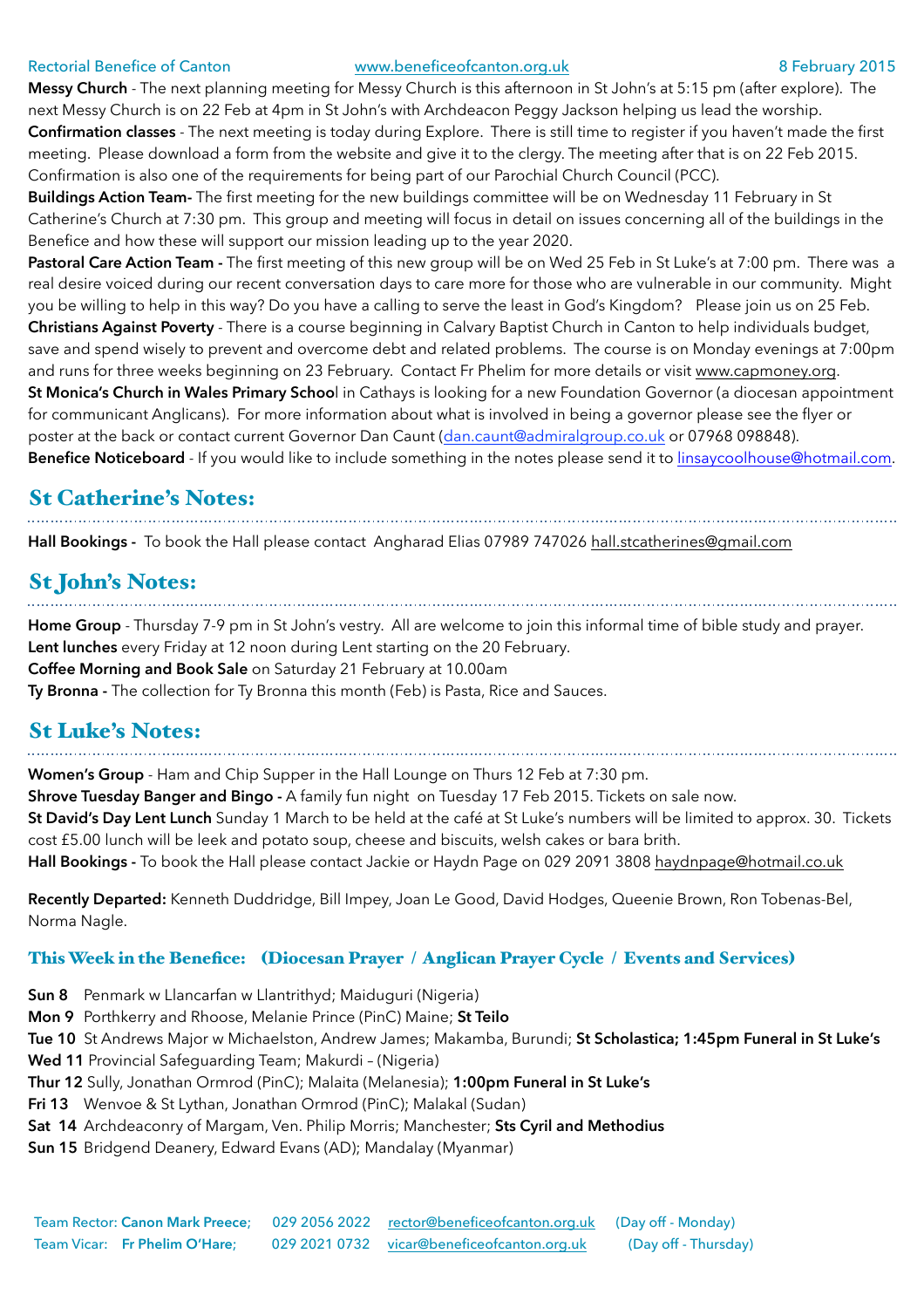### 8 **February 2015 – Second Sunday before Lent**

#### **First Reading**

A reading from the book of Proverbs.

Does not wisdom call, and does not understanding raise her voice? The LORD created me at the beginning of his work, the first of his acts of long ago. Ages ago I was set up, at the first, before the beginning of the earth. When there were no depths I was brought forth, when there were no springs abounding with water. Before the mountains had been shaped, before the hills, I was brought forth – when he had not yet made earth and fields, or the world's first bits of soil. When he established the heavens, I was there, when he drew a circle on the face of the deep, when he made firm the skies above, when he established the fountains of the deep, when he assigned to the sea its limit, so that the waters might not transgress his command, when he marked out the foundations of the earth, then I was beside him, like a master worker; and I was daily his delight, rejoicing before him always, rejoicing in his inhabited world and delighting in the human race.

This is the word of the Lord. **Thanks be to God.** 

#### *Psalm 104.25-37*  R **Send forth your Spirit, O Lord, and renew the face of the earth.**  O Lord, how manifold are your works! In wisdom you have made them all; the earth is full of your creatures. **R**  Yonder is the great and wide sea with its living things too many to number, creatures both small and great. There move the ships, and there is that Leviathan, which you have made for the sport of it. **R**

All of them look to you to give them their food in due season. You give it to them, they gather it; you open your hand and they are filled with good things. You hide your face and they are terrified; you take away their breath and they die and return to their dust. **R**  *Proverbs 8.1,22-31*